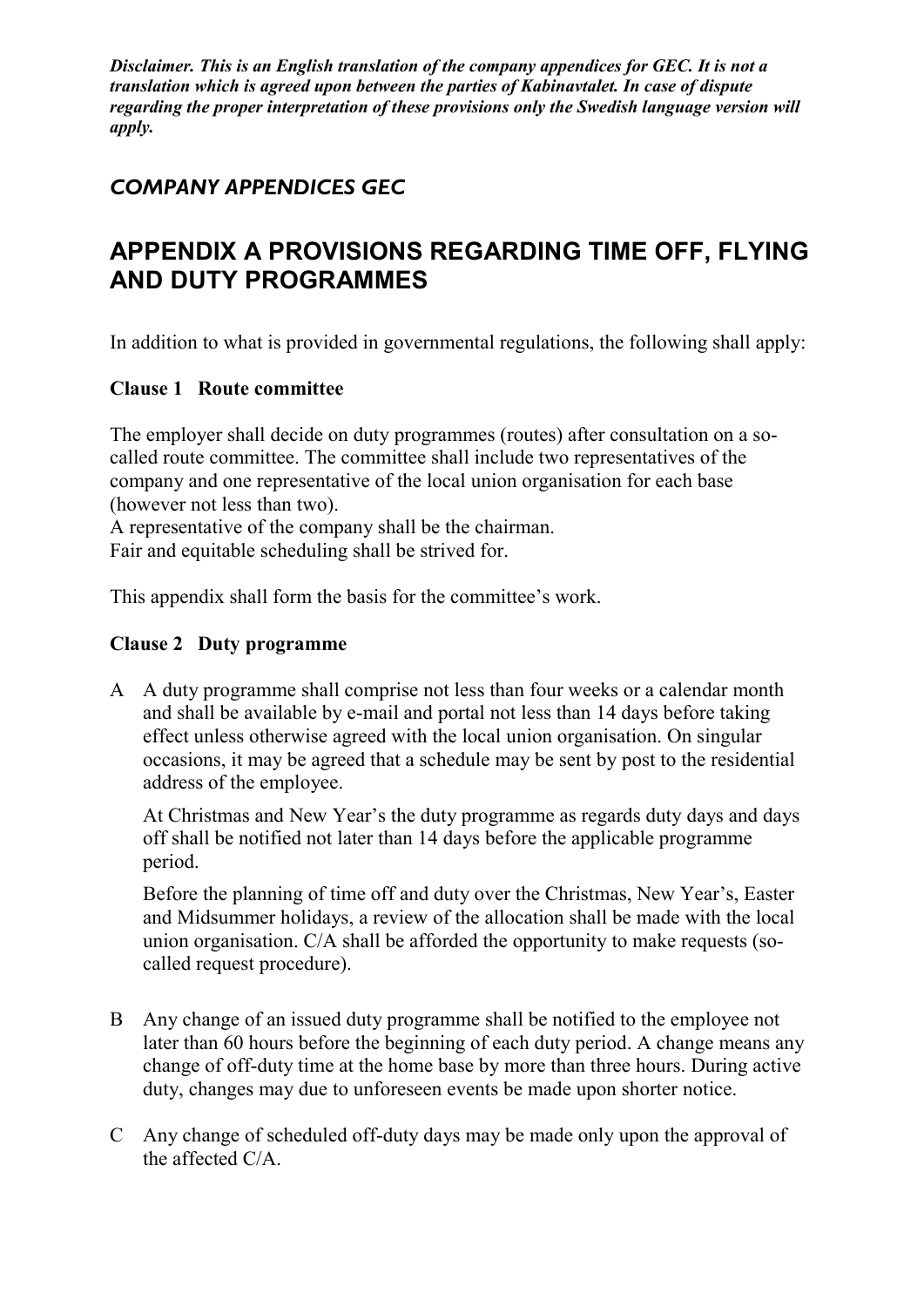- D In order to ensure eight hours of bed rest at the home base, the period between check-out and check-in shall be not less than 11 hours.
- E The planned duty time for a cabin employee shall not exceed 47,5 hours per rolling seven-day period. Upon planning, 50% of stand-by time shall be counted. Being called up on stand-by duty and reallocation is not included in the planned duty time. In case the duty exceeds 47.5 hours per rolling seven day period, overtime compensation shall be paid according to Clause 5A.

## **Clause 3 Calculation of duty time**

Duty time may amount to not more than 14 hours of duty, aside from stand-by calls.

Duty time includes:

A The time for reporting for duty (i.e. start of duty time) is 1 hour before departure. From time to time the local parties may consult on airports that may require a longer check-in time than 1 hour, and amend the above rule subject to the employer's agreement.

The duty time ends 30 minutes after landing (block on). This assumes that the company does not provide for special duty after flying.

In case of timetable deviations, actual time shall be counted.

- B The time between landing and following take-off (block-to-block) which is shorter than five hours and longer stays if bed rest is not available. In case of stays longer than five hours and where bed rest is available, duty time shall be calculated according to the EUOPS sub part Q. If the stay between landing and the following take-off exceeds five hours, a day room shall be offered, or if the stay falls between 22:00 and 06:00, a hotel room shall be made available.
- C In case of a passive transfer by aircraft to and from the home base in connection with ordered duty, duty time shall be calculated, unless otherwise agreed with the local union organisation, as follows:
	- 60 min check in at the home base
	- 15 min check out from international flights
	- 15 min check out from domestic flights

In case of passive transfer by other means of transportation than aircraft, duty time shall be calculated from the determined time for reporting for duty.

- D In case of ground duty and training, the time for reporting for duty until the end of the duty shall be counted unless otherwise agreed with the local union organisation.
- E In case of stand-by duty, 50 % of the duty time shall be counted.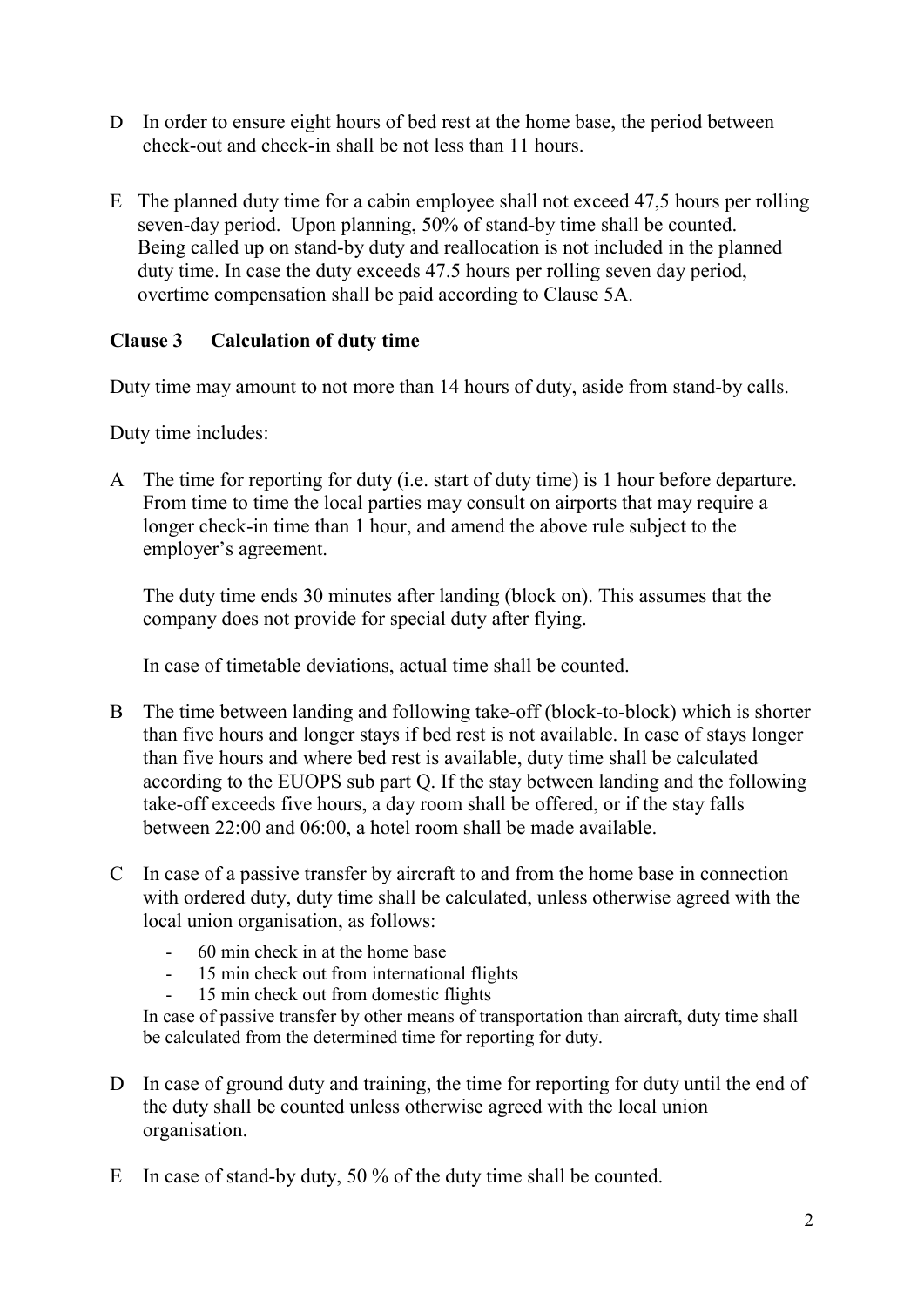F Each day of holiday, caring for sick children, illness, leave of absence and compensation leave shall be considered to amount to 7.6 hours of duty. In case of stand-by duty, 25 % of 7.6 hours shall be deducted.

#### *Note*

In case of working hours when a working shift extends over two days, the sick pay period shall always start on the first calendar day when the C/A is out sick during the shift. The waiting day and the compensation day shall however be calculated on the basis of the shifts, even if a shift comprises parts of two days.

### **Clause 4 Leisure time**

A Duty may not be scheduled before 05.00 a.m. after an off-duty day or later than 11.30 p.m. on a day before an off-duty day, unless agreed with an individual C/A. This limitation also applies to other off-duty days, such as leaves of absence, holiday and compensation days.

Check-out before a weekend leave shall not be scheduled after 22:00. Check-in after weekend leave shall not be scheduled before 06.00

Upon negotiations, the local parties may make an agreement to the effect that if a C/A accepts check-in and check-out, respectively, an hour earlier/later, overtime compensation shall be paid for each actual commenced duty hour according to Clause 5 A. If such an agreement is made, the forms thereof shall be regulated as well.

B During one year, a C/A shall receive a minimum of 17 weekends off (continuous Saturday-Sunday), corresponding to one weekend off each three weeks. Epiphany, May 1st, Ascension Day, Easter Monday and the National Day shall not be considered holidays. At least eight of these holidays shall be scheduled to comprise at least 60 hours of off-duty time between CO and CI.

During a calendar month, a C/A shall receive at least nine off-duty days. These shall be scheduled on at least two occasions, with at least two consecutive days unless otherwise agreed with the local union organisation. In addition, the C/A shall receive an additional two off-duty days per calendar year.

- C All leisure time shall be scheduled at the home base unless otherwise agreed with the local union organisation.
- D An employee shall not be scheduled for a longer time than five consecutive calendar days unless otherwise agreed with the local union organisation.
- E Unless otherwise agreed locally or with an individual C/A then: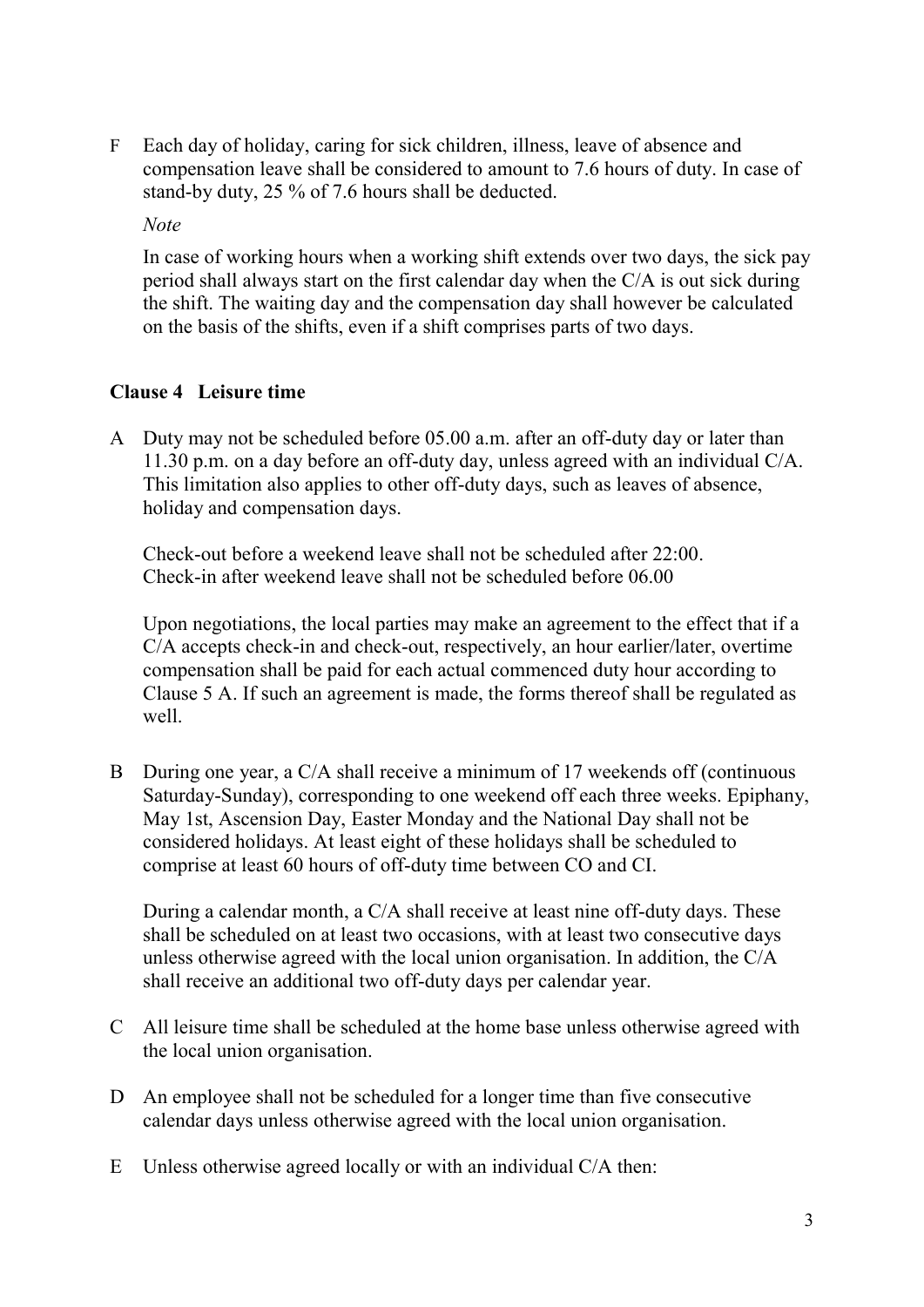If two consecutive duty periods (aside from stand-by calls), i.e., without an intervening day off, exceed 24 hours, these shall be followed by a day of rest. The day of rest shall comprise at least 24 hours at the home base.

F A Trump Day Off (TDO) is a day off that the C/A requests in advance of roster publication and is guaranteed to have rostered, subject to the following restrictions:

Five days per vacation year may be TDOs at a maximum of three per month, two of which can be weekends.

Where a TDO is requested for one OR more weekdays, the company may choose not to apply clause 4B for that particular week, regarding every third weekend off, however the appropriate weekend will be returned to the C/A to ensure that two full free weekends are rostered within a six week period.

The 20th December to 7th January will not be available for awarding of TDOs. There must be five calendar days between annual leave and TDOs.

TDOs must be requested in line with the relevant roster construction deadlines and will be granted on a first come first served basis and confirmed within 7 calendar days.

#### **Clause 5 Overtime compensation etc.**

A Duty in excess of 38 hours per week on an average per four-week period/ calendar month shall be compensated for each commenced duty hour by

the monthly salary 75

Monthly salary equals to tariff pay and fixed supplements.

Stand-by is calculated at 50 %

Upon agreement, compensation may instead be provided in the form of time off, by two hours for each overtime hour.

B Compensation shall be provided according to item A above if a C/A accepts duty on (a) a scheduled off-duty day, (b) an off-duty day scheduled in connection with a day of annual leave, and (c) a scheduled day of annual leave.

However on such duty occasion, compensation shall be provided for at least

- three hours if  $(a)$  above applies
- eight hours if (b) above applies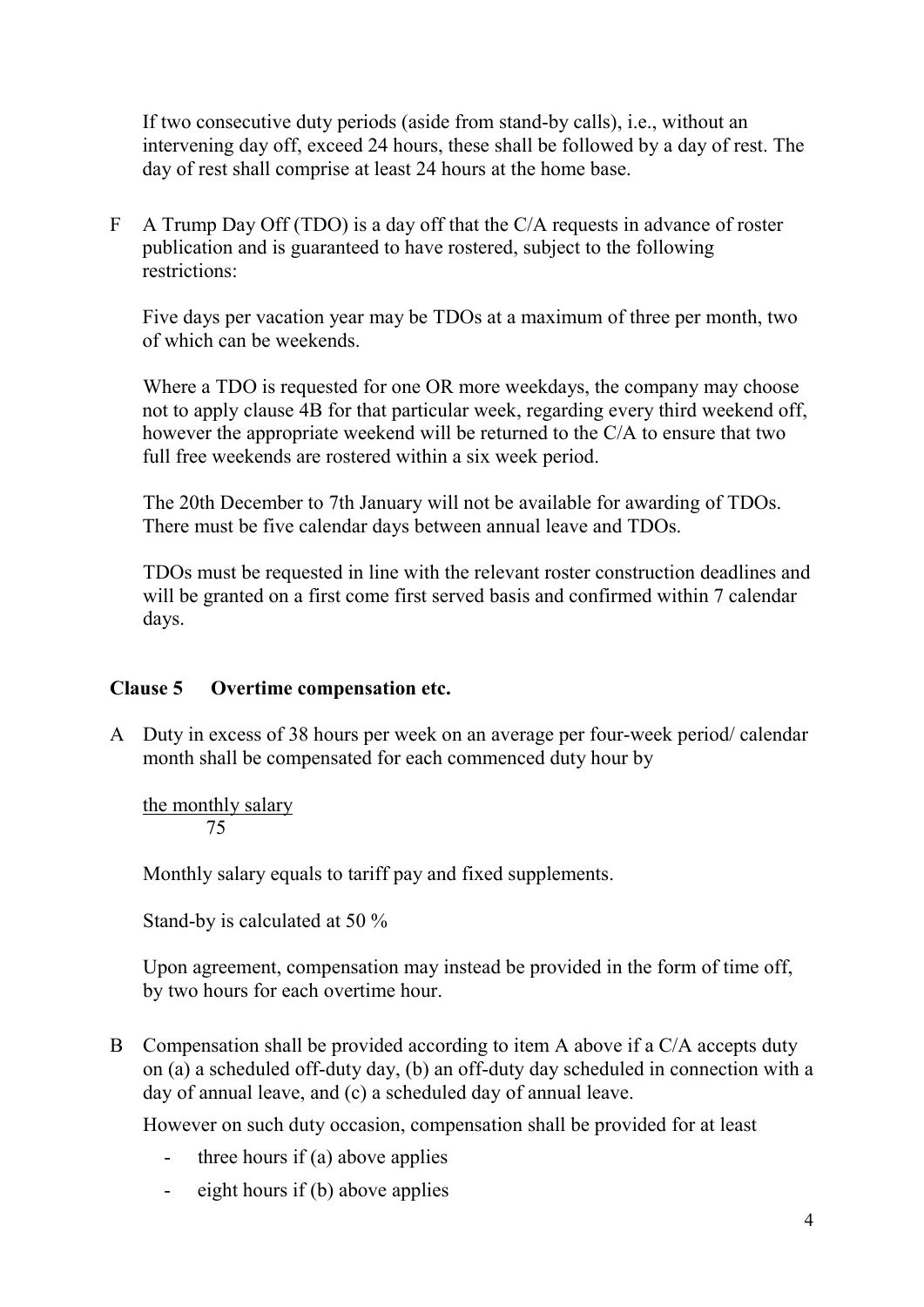nine hours if  $(c)$  above applies

In respect to (c), at least nine hours of compensation applies to the first five annual leave days scheduled during the relevant annual leave year, provided the C/A has been allocated an additional five paid vacation days per year as per Appendix D, Clause 3. In this case, from the  $6<sup>th</sup>$  annual leave day, or if the C/A has not been allocated an additional five paid vacation days per year, the minimum compensation is four hours and C/A also keeps the annual leave day to be used at another time.

This does not however apply if an agreement is made under the last paragraph of Clause 4 A.

*Note*

Compensation according to items A and B shall not be paid concurrently.

- C The maximum permitted number of compensation in the "compensation bank" may not exceed 50 hours at the end of each year. The employee has the right to take out the "comp time" either as cash compensation or, upon agreement with the company, as time off. If a compensation day is scheduled, it shall be counted as 7.6 hours of compensation leave.
- D In case of duty on New Year's Eve, New Year's Day, Christmas Eve, Christmas Day, Boxing Day, Easter Eve, Easter Day, Midsummer's Eve and Midsummer's Day, a C/A shall be compensated with SEK 1209 per such day in case of duty and with SEK 605 in case of stand-by duty at the home base and with SEK 1209 in case of stand-by duty at an away base.
- E A C/A on duty after 11.59 p.m. the night before an off-duty day shall be compensated according to Clause 5B and with an additional off-duty day, which shall be scheduled not later than the following scheduling period.

#### **Clause 6 Temporary re-stationing**

- A Duration of stationing Unless otherwise agreed with the affected C/A on each occasion, a temporary restationing shall be limited to 60 days.
- B Leisure time, rest, accommodation and travel according to local agreement.
- C Provisions regarding leisure time: Leisure time not taken out according to Clause 5 B above, may be taken consecutively immediately after the end of the stationing at the home base unless otherwise agreed with the local union organisation.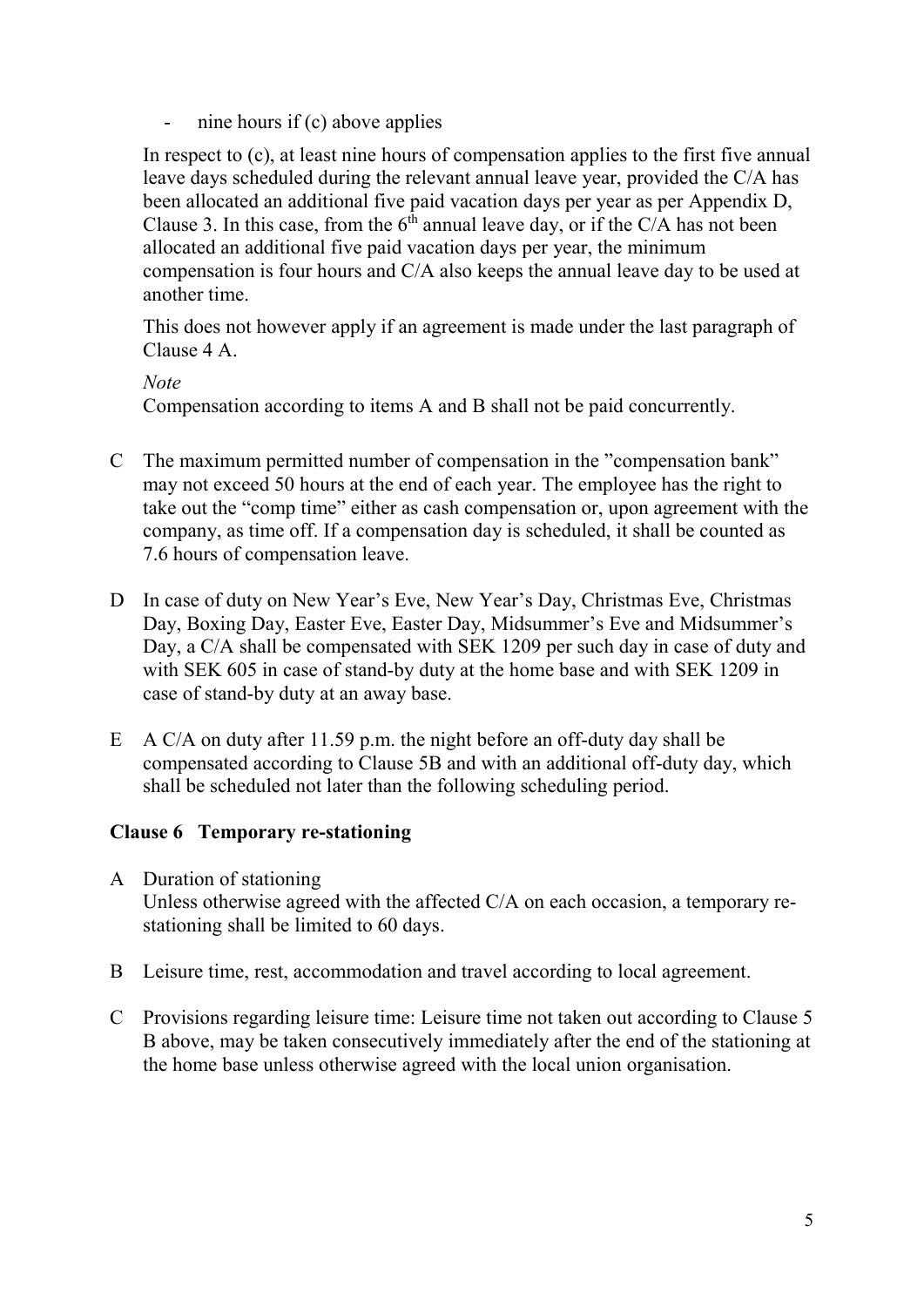## **Clause 7 Stand-by duty**

- A An employee scheduled for stand-by duty must be accessible and be prepared to report to duty not later than 90 minutes following a callout unless otherwise agreed with the local union organisation.
- B Stand-by duty shall be scheduled consecutively and for not more than 10 hours per day. Not more than six 10-hour stand-by duty periods may be scheduled over a four week period. Time on stand-by, except for stand-by duty at the airport, is included in the total duty time, minus 50 %.

## **Clause 8 Duty time at the employer's disposal**

Duty time at the employer's disposal (DT) means duty time during a work period that is not used and in the duty programme marked with the designation DT. In the scheduling of DT, the limitations stated in Clause 3 shall be observed.

DT may be used under the following conditions:

- 1. If DT has been included in the duty programme immediately before the commencement of the duty, a C/A may not be ordered for duty before the commencement of the DT. If DT has been included in the duty programme immediately after the end of the duty, a C/A may not be ordered for duty after the end of DT.
- 2. In order to use DT for duty that entails an overnight stay at an away base, this must have been noted in the duty programme with a special designation – DTÖ.
- 3. Notice of duty shall be provided not later than at check-out or at the end of the stand-by duty before the commencement of DT.
- 4. If a full working day is designated as DT, the same rules shall apply as for stand-by duty according to Clause 7, however with the limitation that duty may not be planned for longer than until the end of DT.
- 5. If duty as well as DT are included in the duty programme for a certain day, these shall be scheduled as a continuous period.

#### **Clause 9 Hotels**

In conjunction with overnight stays or breaks where bed rest is required, the company shall arrange hotel accommodations comparable to good Scandinavian standards, where available.

As far as possible, the selection of, or changes in, crew hotels shall be made in consultation with the local union organisation.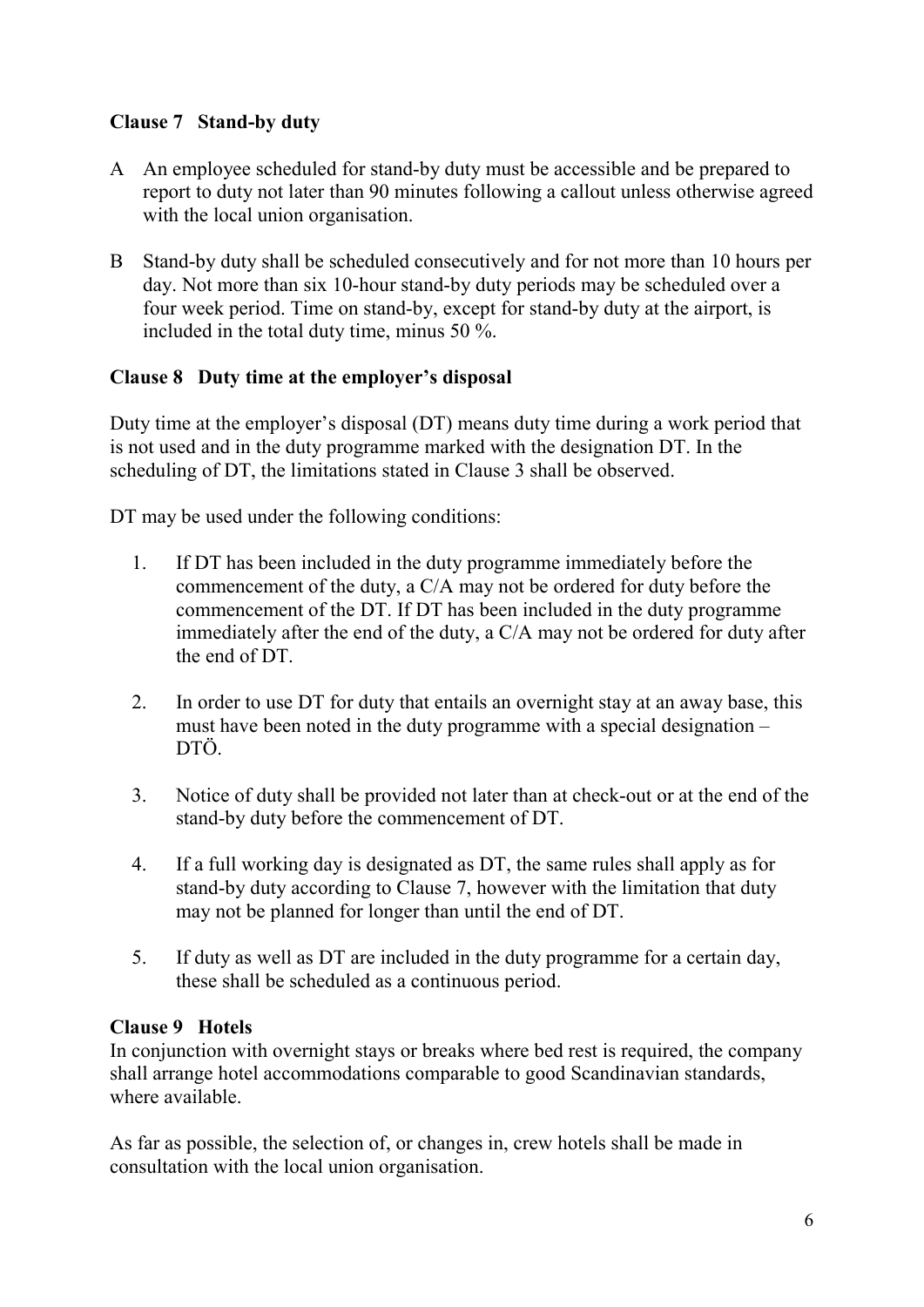All crew shall be planned to be accommodated at the same hotel.

## **Clause 10 Meals**

After six hours of duty, a C/A has the right to a meal break.

Meal breaks may be scheduled in the air or on the ground on board an aircraft. Senior C/A or C/A1 shall ensure that all C/A's on board have the opportunity to eat.

In case of flying duty in excess of 6 hours from check-in to the last block-on, food shall be provided to the C/A.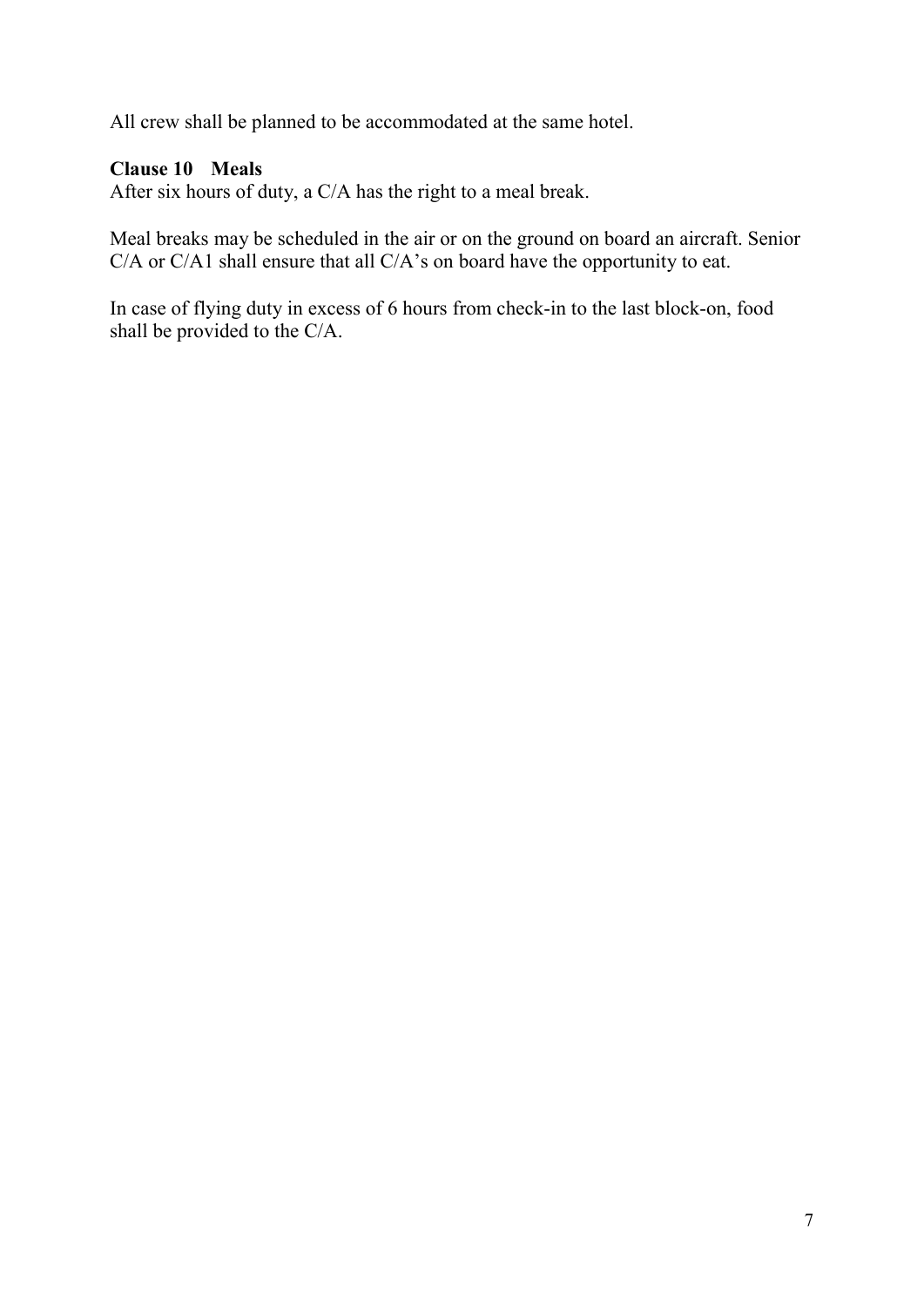# APPENDIX B SALARIES

## *Monthly Gross Basic Salary*

The employer will pay the C/A a monthly salary. The salary will be made available into a bank account designated by the C/A on the last banking day of the month. The salary is calculated per calendar month. The gross basic monthly salary is as follows.

| Steg no        | Years of<br>experience | 2020-11-01 | 2022-04-01 |
|----------------|------------------------|------------|------------|
|                | None                   | 20 479 kr  | 20 930 kr  |
| 2              | 1 years                | 21 214 kr  | 21 681 kr  |
| 3              | 2 years                | 22 826 kr  | 23 328 kr  |
| $\overline{4}$ | 3 years                | 25 258 kr  | 25 814 kr  |
| 5              | 4 years                | 25 508 kr  | 26 070 kr  |
| 6              | 5 years                | 25 809 kr  | 26 377 kr  |
| 7              | 6 years                | 26 079 kr  | 26 653 kr  |

## *Hourly salary including holiday compensation*

Salary shall be paid according to the above salary roster divided by 150.

## *Other supplements*

|                                                                                 | 2020-11-01 | 2022-04-01 |
|---------------------------------------------------------------------------------|------------|------------|
| Senior C/A<br>supplement per<br>month                                           | 4624 kr    | 4725 kr    |
| Variable C/A 1<br>supplement per<br><b>BLH</b><br>for temporary duty<br>$+1.5h$ | 113 kr     | 116 kr     |
| Production<br>supplement per<br>BL H                                            | 83 kr      | 85 kr      |
| Instructor's<br>supplement:                                                     |            |            |
| Fixed per month                                                                 | 1320 kr    | 1349 kr    |
| Per instructor day                                                              | 660 kr     | $674$ kr   |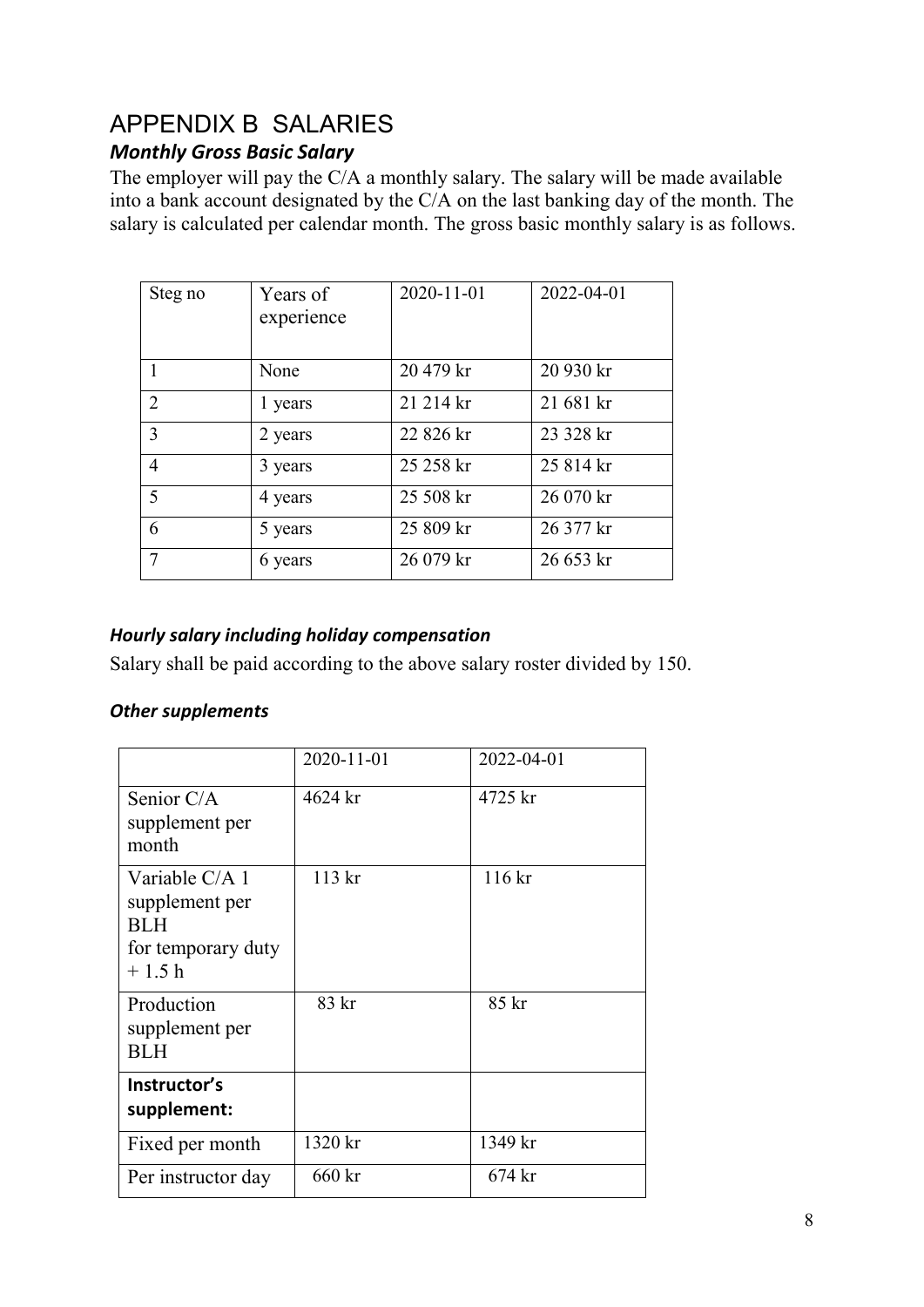### *Supplement for long duty periods (active duty)*

|                                                                                                | 2020-11-01 | 2022-04-01 |
|------------------------------------------------------------------------------------------------|------------|------------|
| If a completed shift<br>exceeds 12 hours, a<br>supplement shall be<br>paid in the amount<br>of | 528 kr     | 540 kr     |
| If a completed shift<br>is longer than<br>14 hours the<br>supplement is                        | 990 kr     | $1012$ kr  |

## *Salary for base chief/C/A with administrative tasks*

The salary shall be individual and differentiated. If the local parties do not agree on the salary level, the matter may be negotiated at the central level.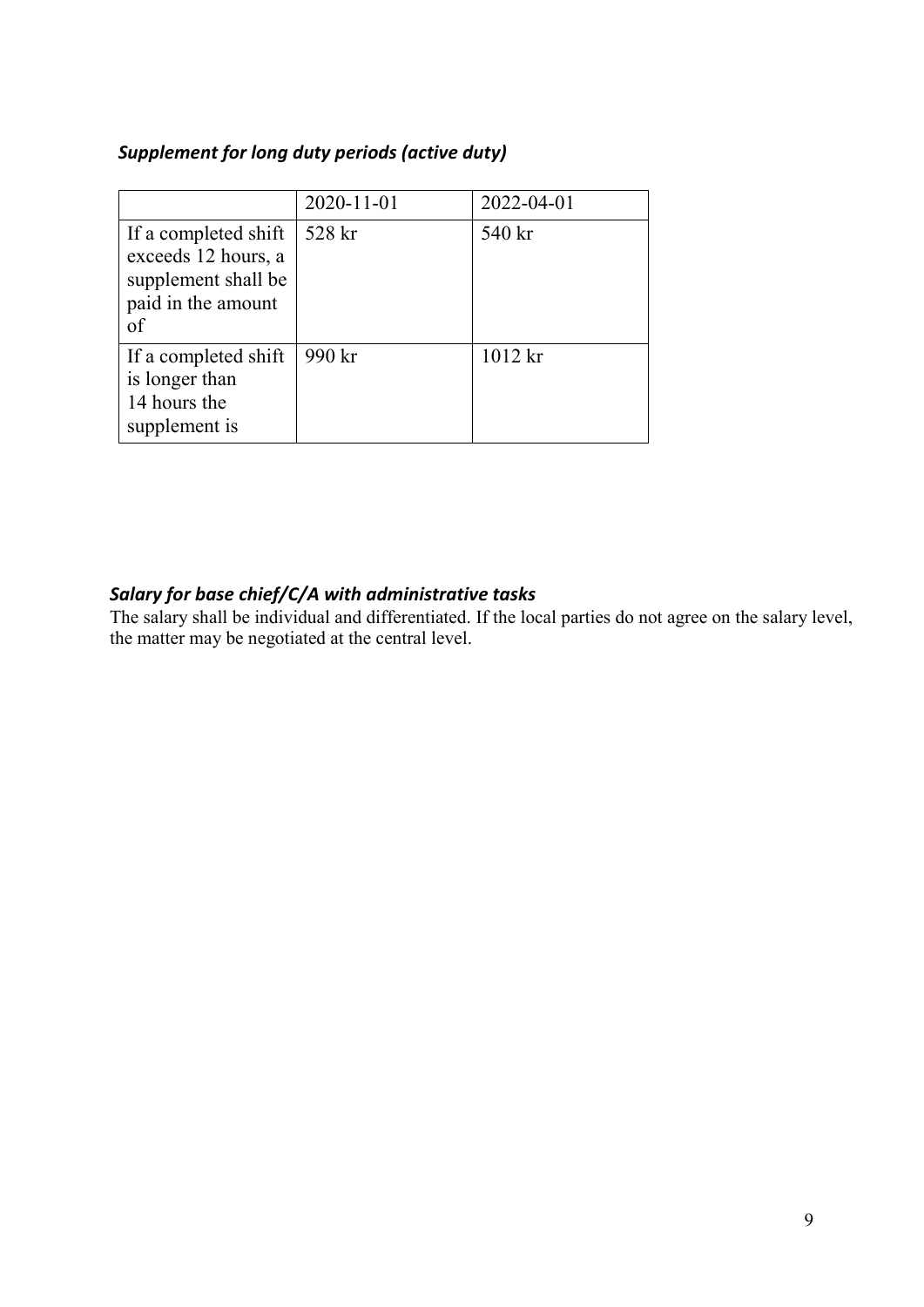# **APPENDIX C TRAVEL AND PER DIEM PROVISIONS**

### **Clause 1**

During absences from the home base due to business travel and in case of duty at another place than the home base, compensation for additional costs shall be paid to the C/A according to the following.

### **Clause 2**

#### **Travel per diem**

Whole or half-day allowance of SEK 220/110 is paid at the start of the flight duty and applies to all working days in connection with an overnight stay in Sweden.

When operating in Finland issued allowance of SEK 600 is instead valid for all working days in connection with an overnight stay.

The Swedish Tax Agency's regulations (tax free amounts) apply in respect to any other countries.

#### **Clause 3**

Time qualifying for a per diem is counted from the stated check-in time before take-off from the home base until 15 minutes after landing at the home base.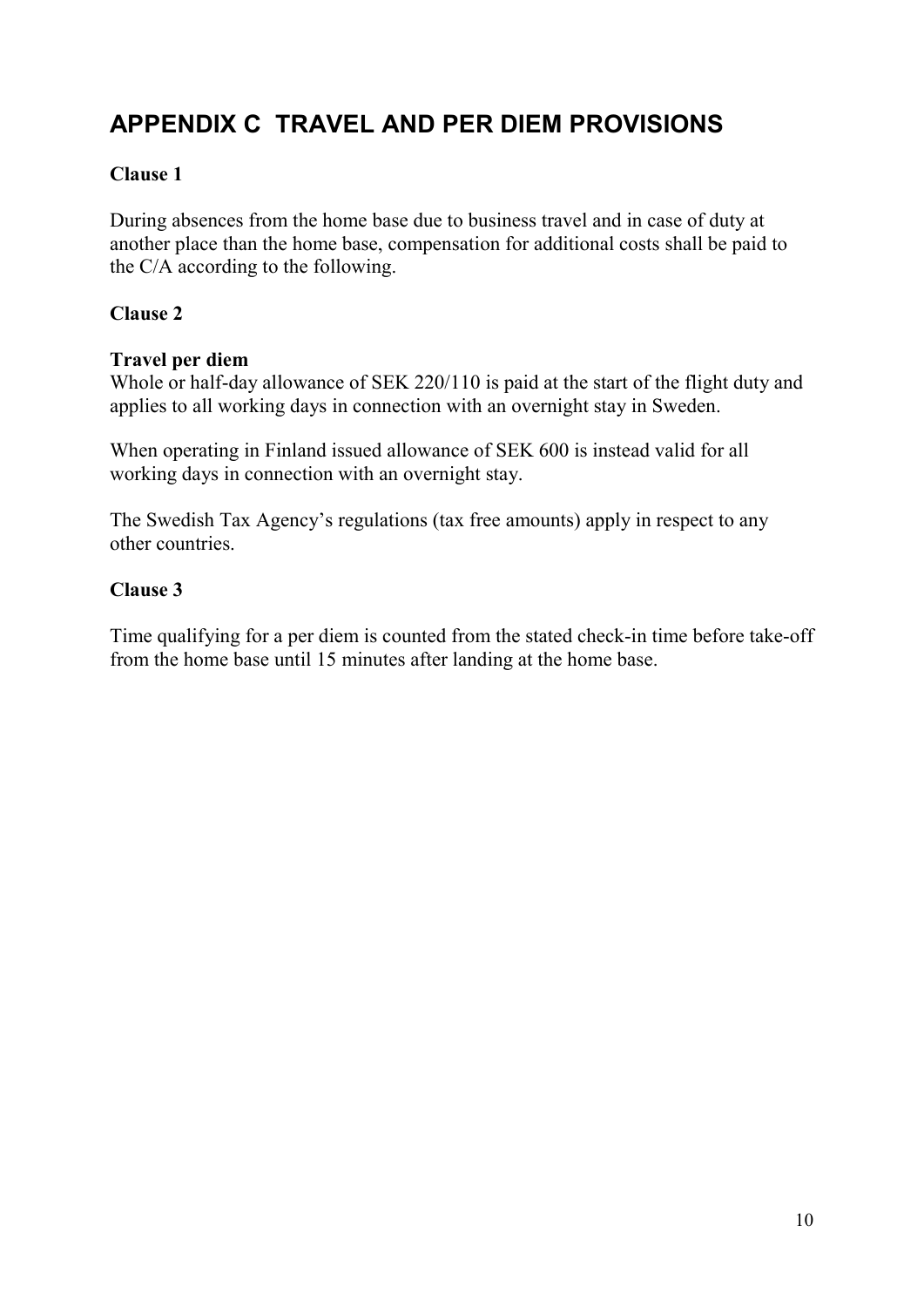# **APPENDIX D HOLIDAY**

## **Clause 1**

Holiday shall be granted according to law with the additions set out below.

## **Clause 2**

At the beginning of each calendar year, the company shall in consultation with the personnel organisation draw up holiday lists for the different personnel categories. The holiday lists may not, after having been adopted, be departed from without special reason.

## **Clause 3**

The main holiday shall be scheduled during the period 15 May– 15 September.

C/A is entitled to 25 paid vacation days per year of which 20 days are continuous, during the main holiday period. The employer may, however, choose to only schedule a 15 consecutive days holiday during the main holiday season (3 calendar weeks). In such cases, C/A is entitled to an additional 5 paid vacation days per year. The remaining days beyond the 15 consecutive days are to be taken outside of the main holiday season.

## **Clause 4 Holiday pay, holiday compensation**

## **Clause 4:1**

Holiday pay comprises the regular monthly salary during the holiday period, plus a holiday supplement as set forth below.

The holiday supplement for each paid holiday day consists of 0.8 % of the C/A's current monthly salary at the time of the holiday.

In this context, "monthly salary" means the fixed cash monthly salary, and any fixed salary supplement (e.g., fixed shift, stand-by, emergency, overtime and travel time supplements or similar) per month.

Regarding a change in percentage of full working hours, see Clause 4:4.

0.5 % of the sum of the variable salary elements paid during the accrual year.

Variable salary elements means in this context production supplements and variable CA 1 supplements.

To the "sum of the variable salary elements paid during the accrual year" shall for each partial or whole calendar day of holiday pay qualifying absence be added an average daily income calculated by dividing the variable salary elements paid during the accrual year by the number of employment days (defined according to Section 7 of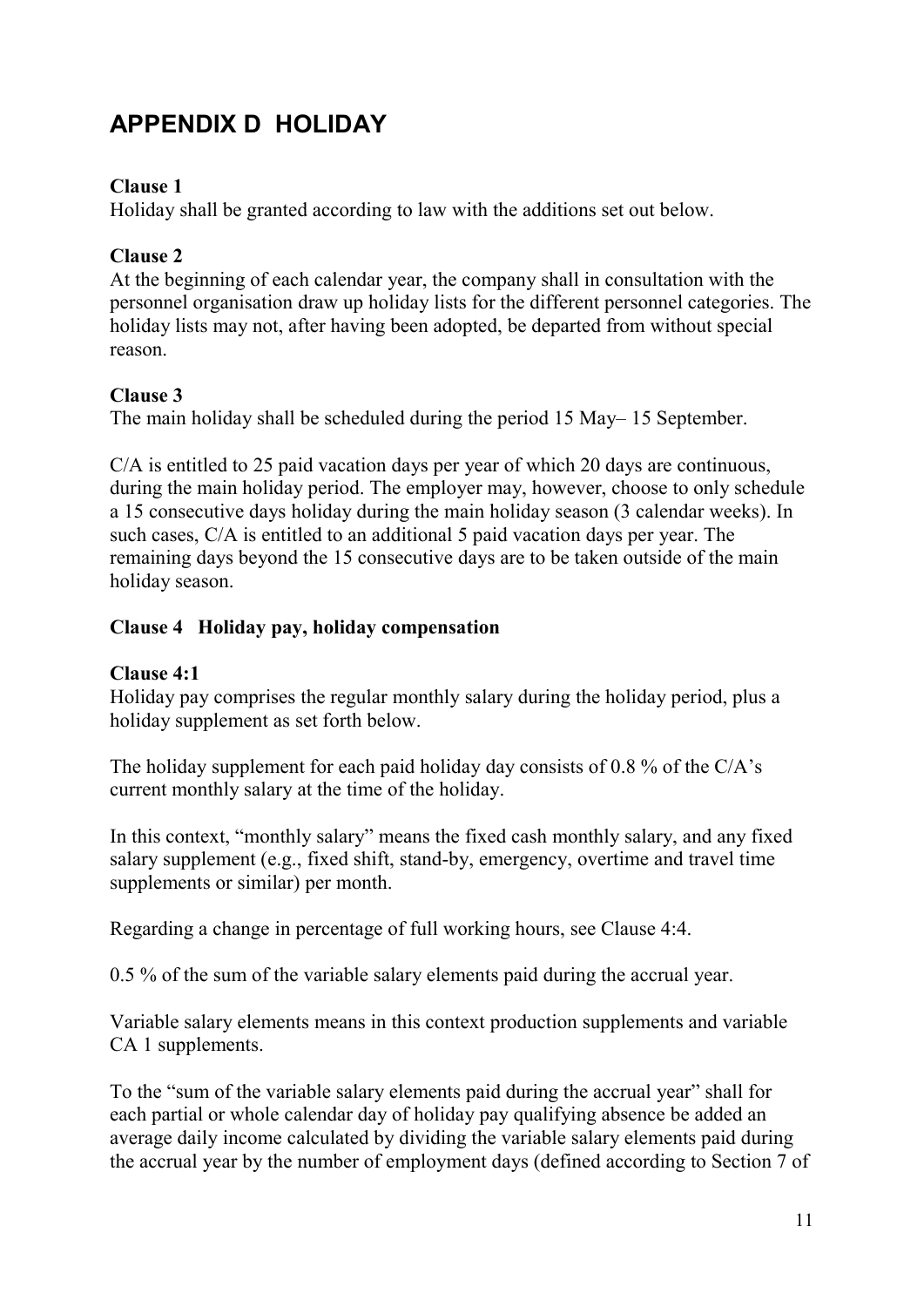the Holiday Act) excluding holiday days and whole calendar days with holiday qualifying absence during the accrual year.

## *Note*

The holiday supplement of 0.5 % requires that the C/A has earned full paid holiday. If this is not the case then the holiday supplement shall be adjusted upwards by multiplying 0.5 % by the number of holiday days that the C/A is entitled to.

## **Clause 4:2**

Holiday compensation is calculated as 4.6 % of the current monthly salary per untaken paid holiday day plus a holiday supplement calculated according to Clause 4:1. Holiday compensation for a saved holiday day shall be calculated as if the saved day had been taken the holiday day when the employment terminated, regarding percentage of full working hours - see Clause 4:4.

### **Clause 4:3**

For each taken unpaid holiday day a deduction shall be made from the C/A's current monthly salary by 4.6 % of the monthly salary.

## **Clause 4:4**

If a C/A during the accrual year has had a different percentage of full working hours than on the occasion of the holiday, the relevant monthly salary at the time of the holiday shall be prorated in relation to his share of the full regular working hours at the workplace during the accrual year.

If the percentage of full working hours has changed during a calendar month, then in the calculation, the percentage shall be used that has applied during most calendar days of the month.

## **Clause 4:5**

In case of payment of holiday pay the following shall apply:

## **Main rule**

The holiday supplement of 0.8 % shall be paid at the regular salary payment occasion in connection with or immediately following the holiday. The holiday supplement of 0.5 % shall be paid not later than at the end of the holiday year.

## **Clause 5**

## **Clause 5:1**

If a C/A has a right to more than 20 paid holiday days, the C/A has right to save these excess holiday days, provided that he/she does not during the same year take out holiday previously saved. The number of saved days may amount to not more than 25.

## **Clause 5:2**

Saved holiday days shall be taken in the order they have been saved.